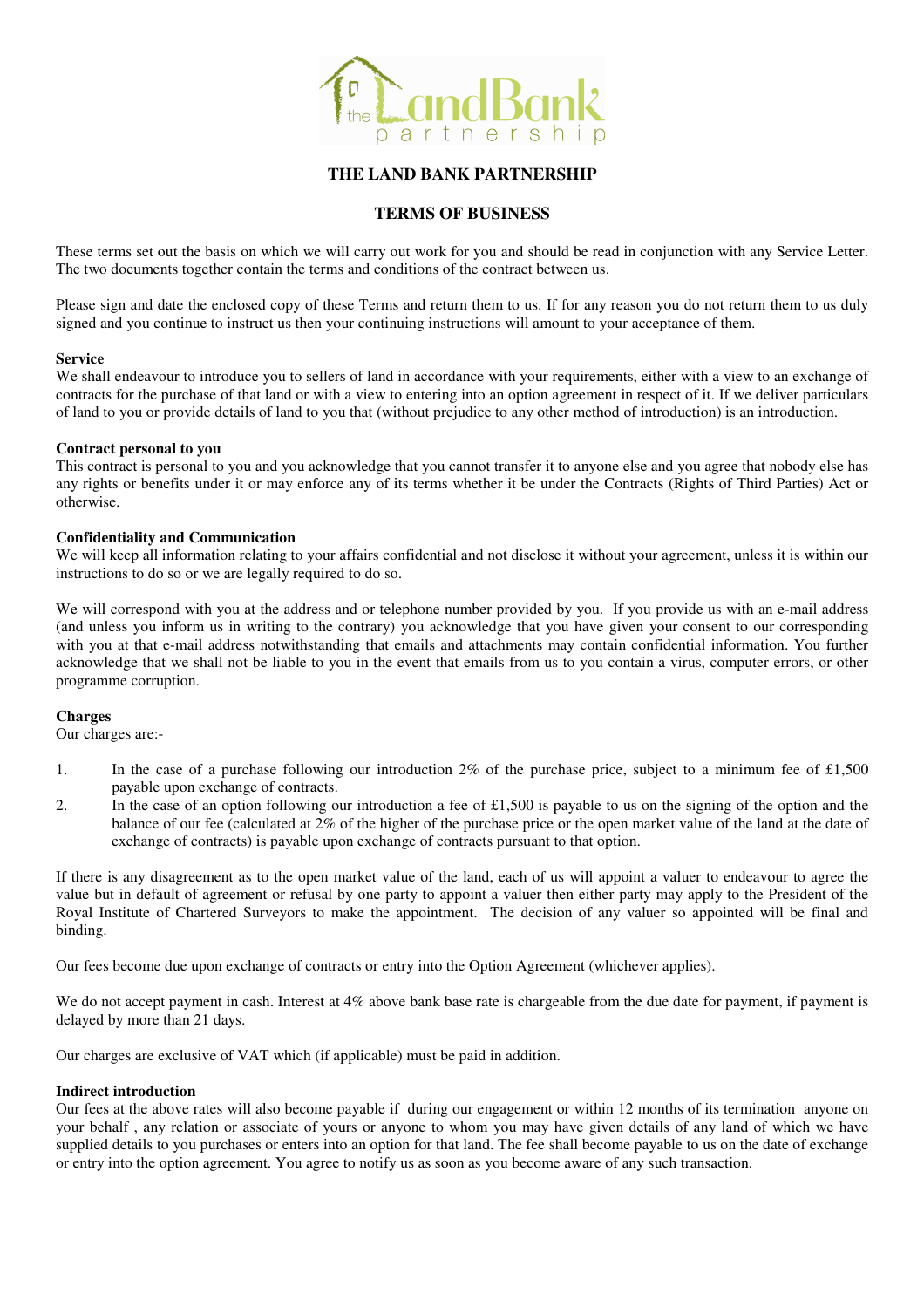## **Purchase by you within 12 months of termination**

If you yourself , within 12 months of the termination of our engagement ,purchase or enter into an option agreement for land introduced by ourselves , then our fee is payable as above. You agree to notify us promptly if you enter into such a transaction.

#### **Legal valuation survey and environmental matters**

We do not advise on these. You should take your own advice from your own solicitors, surveyors and other specialists. If we obtain any report or information for you, that information is obtained on your behalf and without our having any liability for it.

Details in our particulars and in information supplied by us are not part of any contract and you must satisfy yourself as to their accuracy. They are made without responsibility on our part.

#### **Loss of profit and consequential loss**

We will not be liable to you for loss of profit or for any indirect or consequential loss that arises out of our services to you.

## **Papers**

If at your request we retrieve or deliver files, papers, or documents out of storage or safekeeping we reserve the right to make a reasonable charge for retrieval.

## **Termination**

Our engagement continues until (a) You exchange contracts for the purchase of land found by us for you or (b) You give us 7 days written notice terminating our engagement or (c) We give you 7 days written notice terminating our engagement.

## **Proof of identity**

If **t**he law requires, we may be obliged to see proof of identity. If so we will need to see your original passport or driving licence, provided that it includes your photograph and a recent utility bill or bank statement showing your home address.

## **Terms that cannot be enforced**

If a Court finds any of the terms of this contract with you to be unenforceable or void you accept that you will still be bound by the remaining terms.

## **Entire Agreement**

This contract (and any Service Letter) is the entire agreement between us in relation to this particular work and replaces any previous agreements or arrangements between us.

#### **Notices**

Any notice we wish to give you will be sent to your address as set out below unless you have told us in writing of a different address. Any notice you wish to give us must be sent to us at Carpenter's Lodge, Old Coach Road, Cross, Axbridge, Somerset BS26 2EQ

## **English Law and jurisdiction of English Courts**

The contract between us shall be governed by English law and you consent to the exclusive jurisdiction of the English Courts.